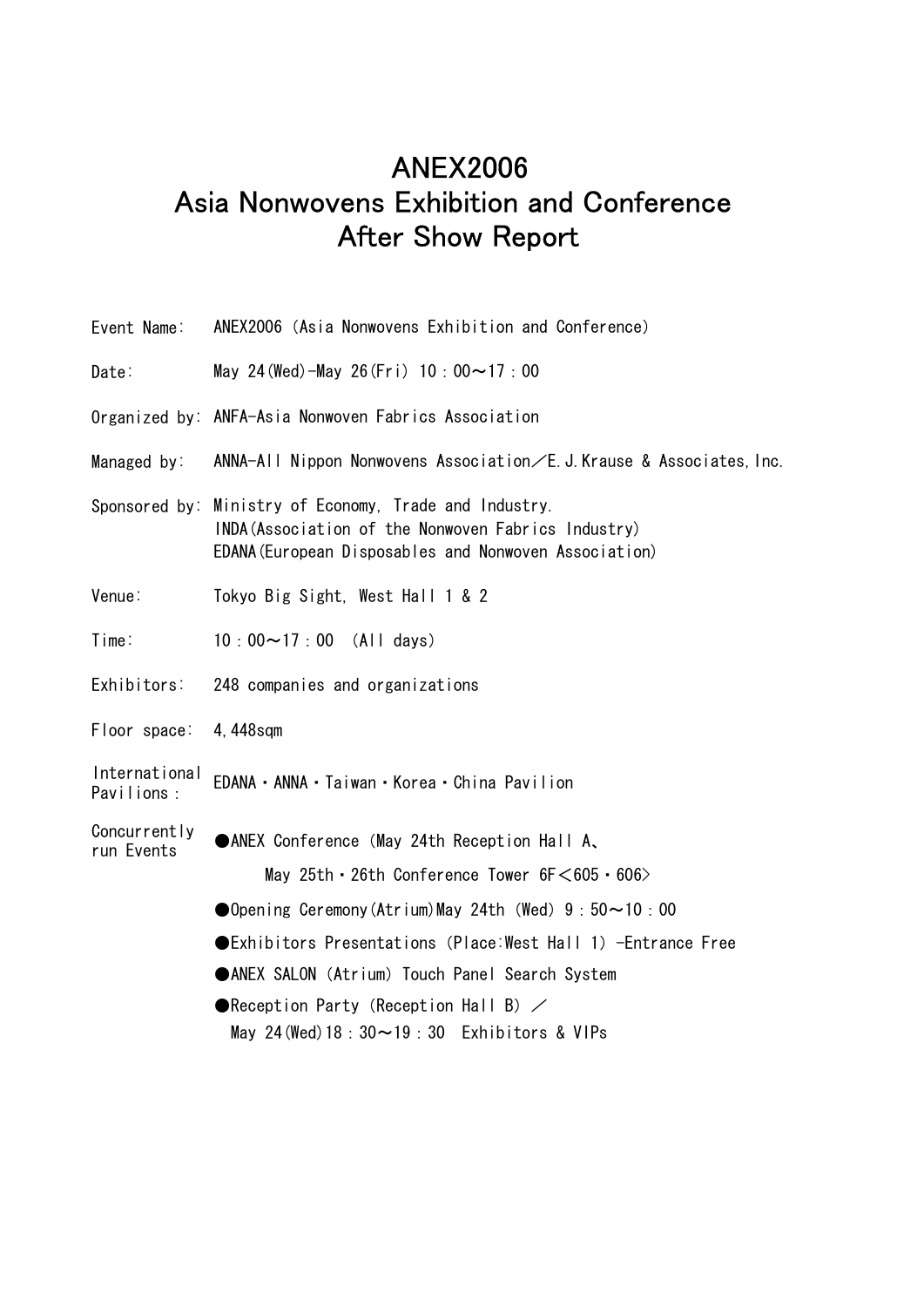### ANEX2006

Exhibiting Country:23 Countries and Areas Exhibitors:248 Constituent:Japan 82、China 48、Taiwan 29、Korea 20、 Singapore 2、

USA 11

Germany 22、Italy 8、France 5、 Switzerland 3、Denmark 3、UK 2、 Sweden 1、Finland 1、Belgium 1、 Poland 1、the Czech Republic 1、

Australia 3、Saudi Arabia 1、Israel 1、 Pakistan 1、Algeria 1、United Arab Emirates 1

Exhibiting Area: 4,448㎡

Visitor Report

|            |                | Weather                | JapaneseOverseas |     | Total  |
|------------|----------------|------------------------|------------------|-----|--------|
| $24 - May$ |                | (Wed) Clear to Rainy   | 3,496            | 575 | 4,071  |
| $25-May$   | $(Thu) $ Clear |                        | 4,265            | 253 | 4,518  |
| $26 - May$ |                | (Fri) Clear and Cloudy | 4,463            | 53  | 4.516  |
| Total      |                |                        | 12,224           | 881 | 13,105 |

Conference Program Attendee numbers

| $24-Mav$   | $ (\mathsf{Wed}) $ 401 |      |
|------------|------------------------|------|
| $25-Mav$   | (Thu)                  | -574 |
| $26 -$ Mav | (Fri)                  | 818  |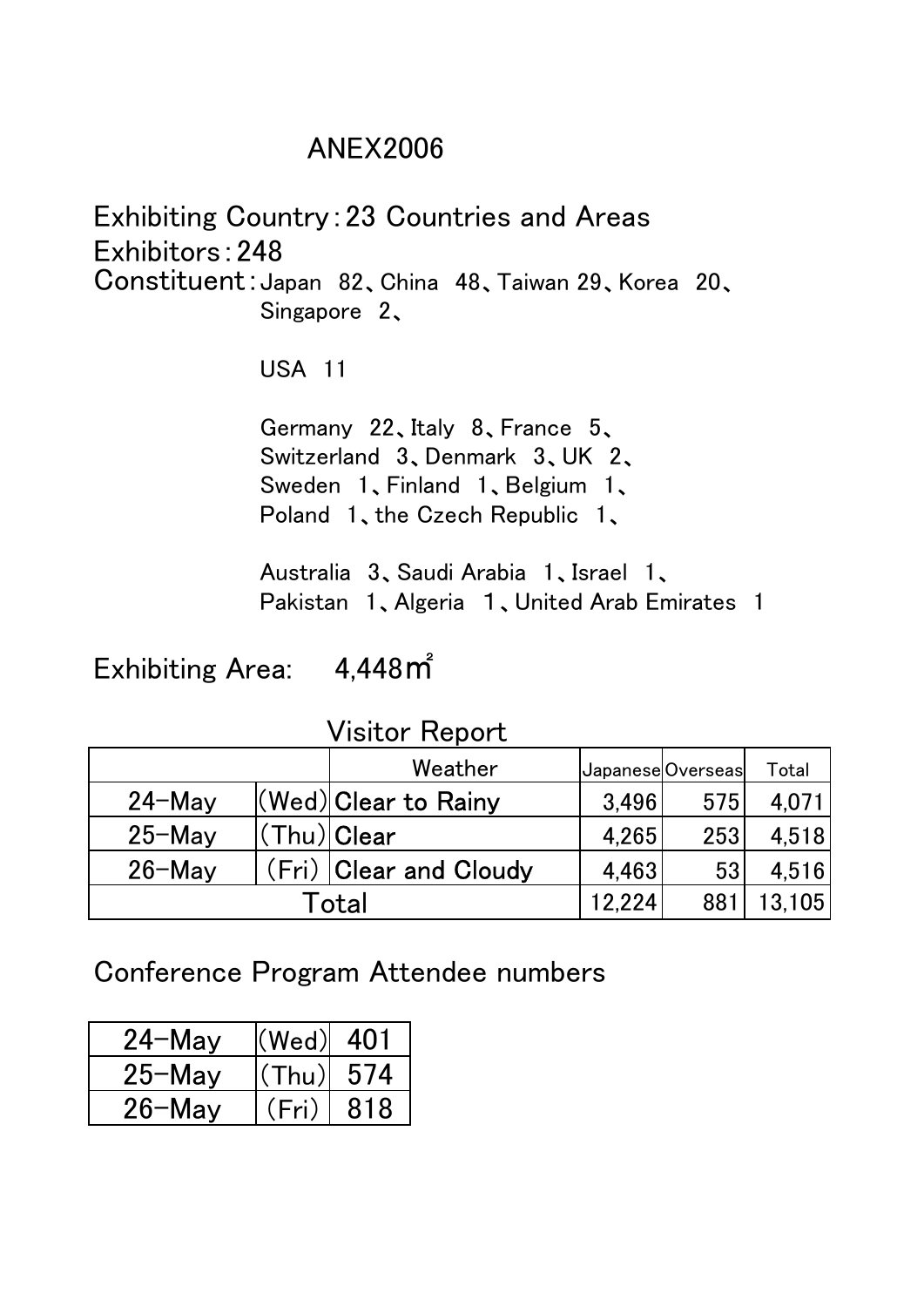# International Visitors (Non-Japanese)

#### Constituent of International Visitors

indicates the total amount in each area.

| Asia                |     |             | South America                 |     |        |
|---------------------|-----|-------------|-------------------------------|-----|--------|
| Korea               | 308 |             | 35.0% Brazil                  | 5   | 0.6%   |
| China               | 142 | 16.1% Chile |                               | 4   | 0.4%   |
| Taiwan              | 119 |             | 13.5% Colombia                |     | 0.1%   |
| Thailand            | 28  |             | 3.2% South America Total      | 10  | 1.2%   |
| Malaysia            | 22  | 2.5%        |                               |     |        |
| Singapore           | 14  |             | 1.6% Europe                   |     |        |
| Indonesia           | 6   |             | 0.7% Germany                  | 12  | 1.3%   |
| India               | 5   | 0.6% UK     |                               | 13  | 1.5%   |
| Philippines         | 3   |             | 0.3% France                   | 10  | 1.2%   |
| Vietnam             | 1   |             | 0.1% Italy                    | 9   | 1.0%   |
| <b>Asia Total</b>   | 649 |             | 73.6% Belgium                 | 8   | 0.9%   |
|                     |     |             | Spain                         | 5   | 0.6%   |
| North America       |     |             | Sweden                        | 5   | 0.6%   |
| <b>USA</b>          | 76  |             | 8.6% Switzerland              | 5   | 0.6%   |
| Canada              | 3   |             | 0.3% Finland                  | 4   | 0.4%   |
| Mexico              | 9   |             | 1.0% The Netherland           | 4   | 0.4%   |
| North America Total | 88  |             | 10.0% the Czech Republic      | 1   | 0.1%   |
|                     |     |             | Greece                        | 1   | 0.1%   |
| <b>Middle East</b>  |     |             | Russia                        | 5   | 0.6%   |
| Turkey              | 14  |             | 1.6% Europe Total             | 83  | 9.4%   |
| Israel              | 10  | 1.2%        |                               |     |        |
| Saudi Arabia        | 4   |             | 0.4% Other Region             |     |        |
| Iran                | 4   |             | 0.4% Australia                | 14  | 1.6%   |
| Lebanon             | 1   |             | 0.1% the United Arab Emirates | 3   | 0.3%   |
| Syria               | 1   |             | 0.1% Other Region Total       | 17  | 1.9%   |
| Middle East Total   | 35  | 4.0%        | <b>Grand Total</b>            | 881 | 100.0% |

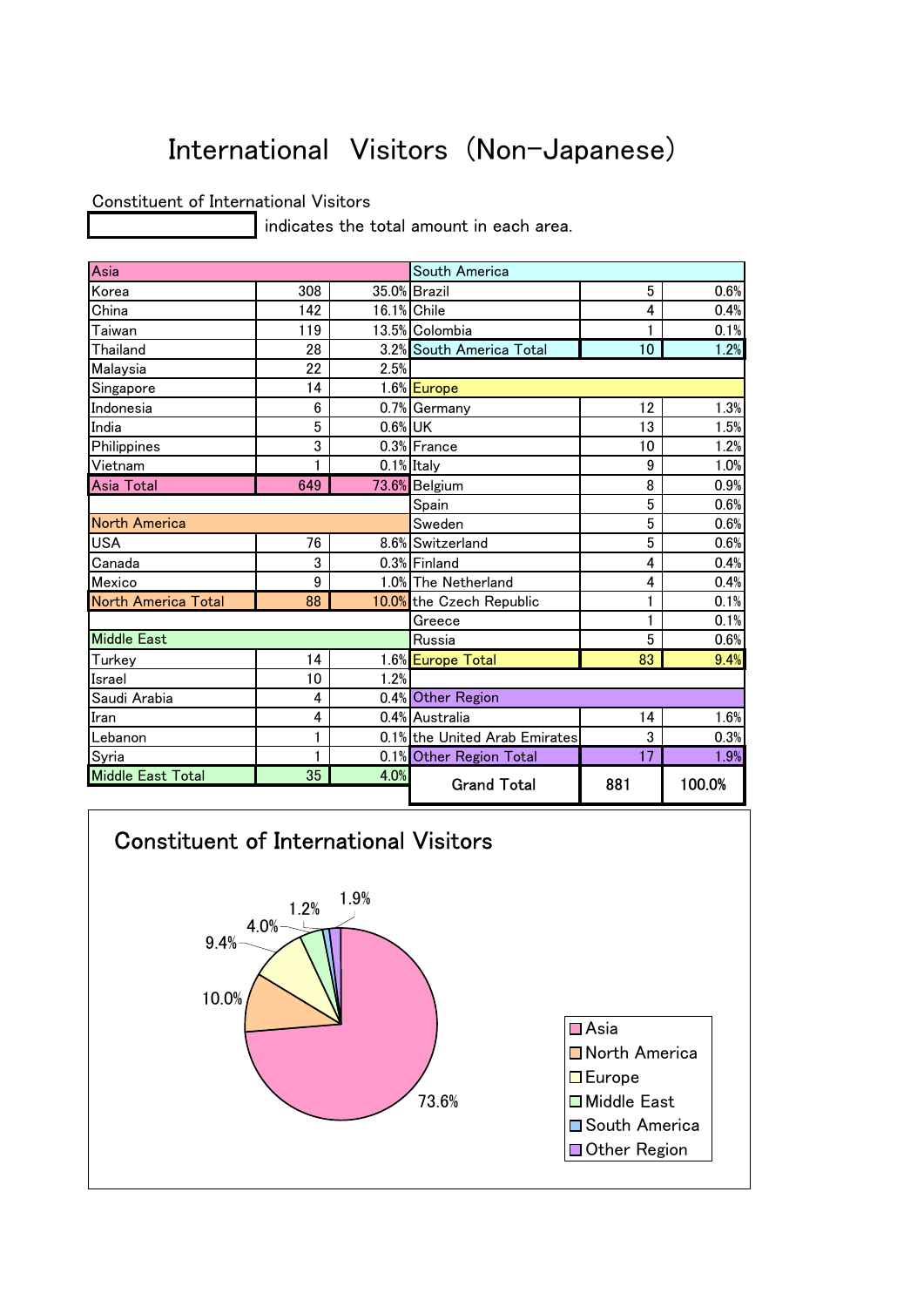| Ans: Industry / Business                        | %     |
|-------------------------------------------------|-------|
| Apparel                                         | 4.8%  |
| Medical                                         | 5.0%  |
| Industrial                                      | 7.4%  |
| Automotive                                      | 4.8%  |
| Filter                                          | 8.2%  |
| Consumer Products                               | 7.5%  |
| Interior                                        | 2.7%  |
| Construction, Agri-, Horticulture, Building     | 2.9%  |
| Nonwovens Roll Goods                            | 6.6%  |
| Converting                                      | 8.7%  |
| Fibers                                          | 6.6%  |
| Adhesives / Chemicals                           | 4.3%  |
| $\mathsf{T}$ rader / Distributor / Agent        | 15.3% |
| Academic / Institute / Govermental Institutions | 1.3%  |
| Press                                           | 0.7%  |
| Others (specify)                                | 10.5% |
| N/A                                             | 2.6%  |

### Ques: What Industry / Line of Business are you in?

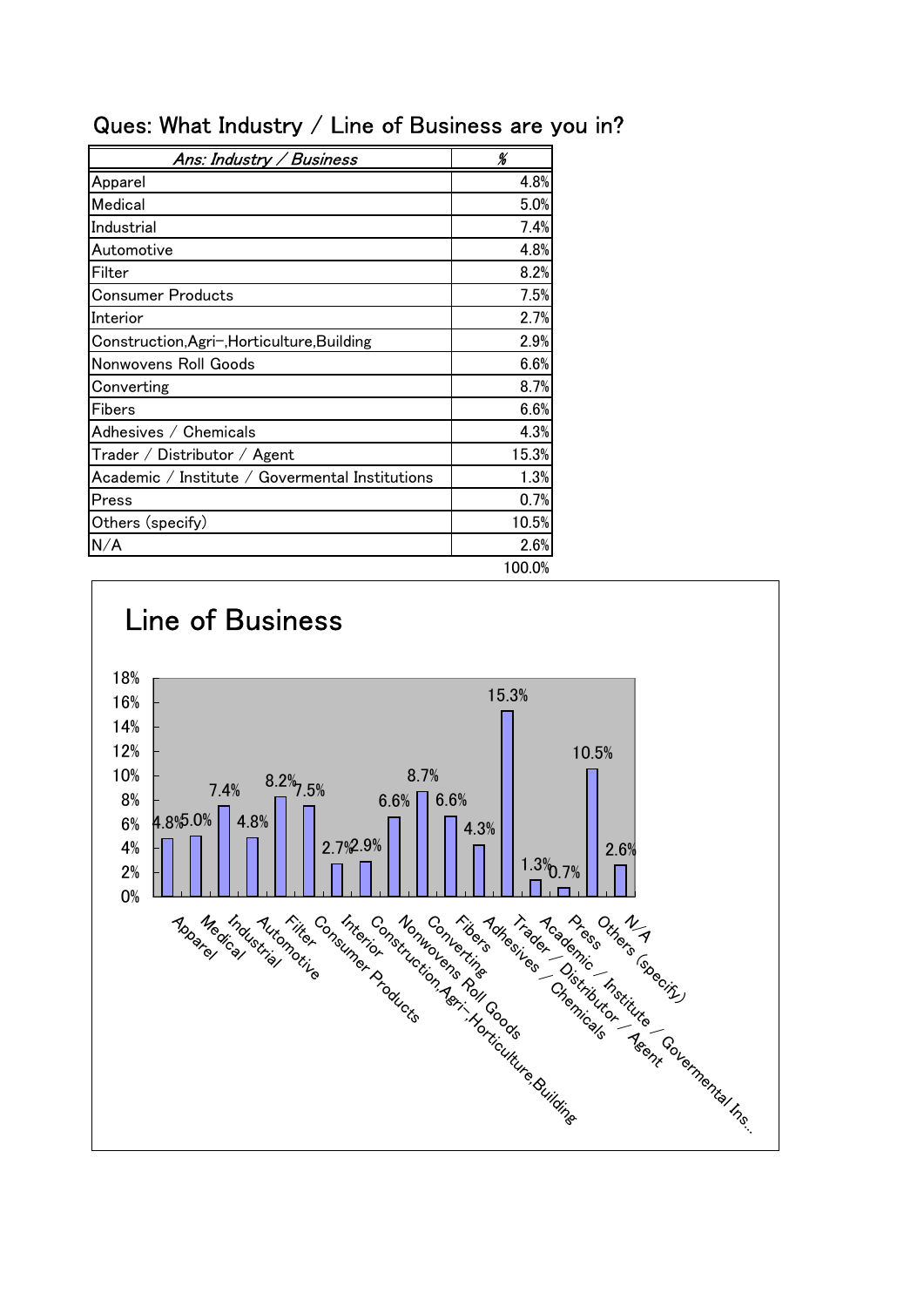## Ques: What is your Main Job Function?

| Ans: Job Function            |       |
|------------------------------|-------|
| Technical / Production       | 14.3% |
| R&D                          | 17.9% |
| Inspection / Quality Control | 1.4%  |
| Marketing / Sales            | 26.2% |
| Purchasing                   | 12.2% |
| Senior Management            | 9.2%  |
| Other (specify)              | 9.3%  |
| N/A                          | 9.5%  |
|                              |       |